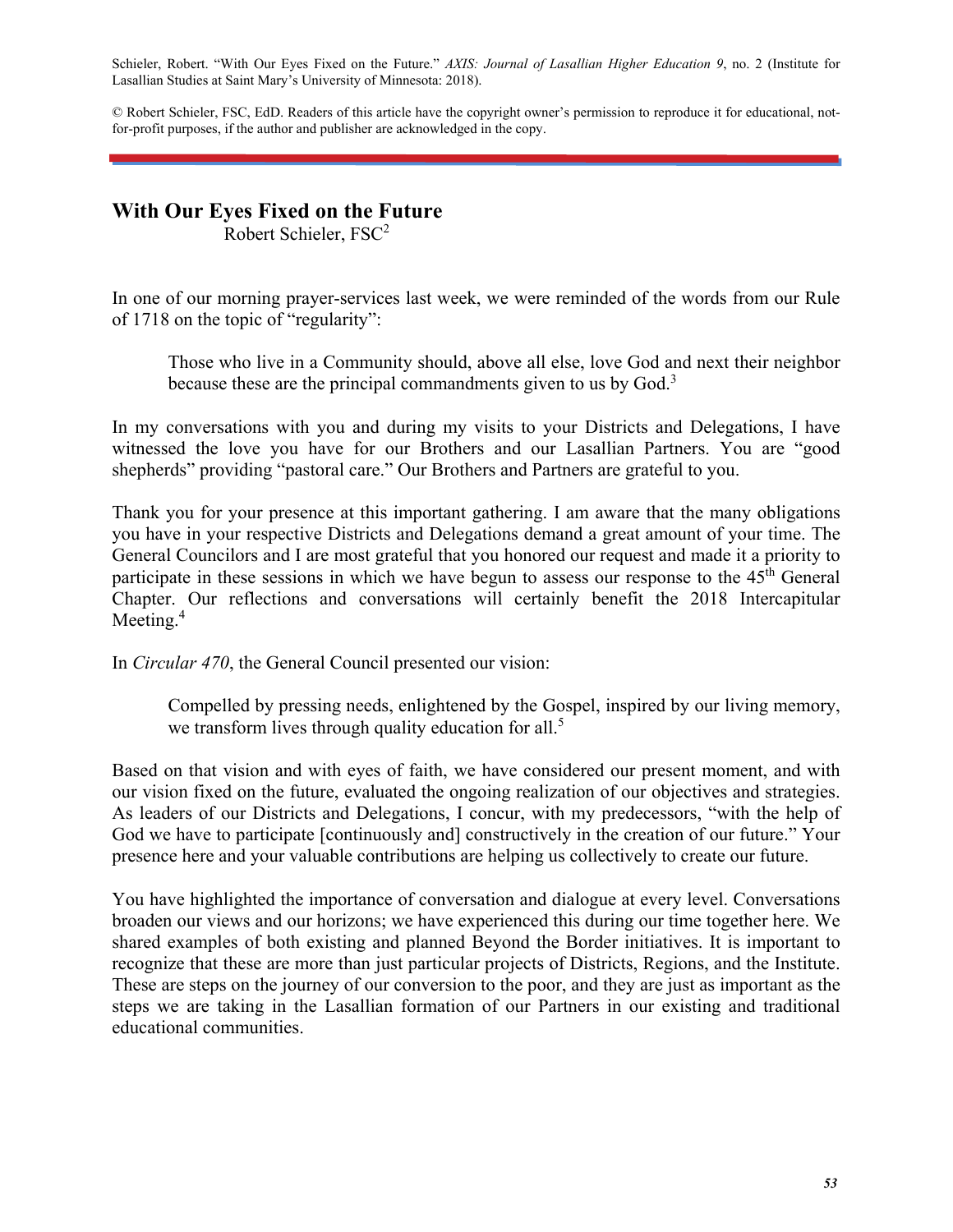Some of you noted the importance of sharing information as a way to increase our knowledge of the Institute. The flow of information both to and from the Center of the Institute facilitates communication and the exercise of our ministry of pastoral leadership. Your Annual Reports<sup>6</sup> provide the General Council and me with insights into your Districts and Delegations; these insights permit us to serve you better. Our understanding of your realities depends, in part, on the prompt reception of complete reports.

The Council and I, for our part, send you materials designed to stimulate conversation and reflection about our life and ministry. We appreciate your efforts to provide times and structures for Brothers and Partners to consider seriously documents coming from the Center of the Institute. In this regard we are pleased to know that many Districts and ministries are using the annual Lasallian Reflections, which are based on sub-themes found in *Circular 470*.

You will recall that my first Pastoral Letter<sup>7</sup> spoke of our need to be conversant with trends that are impacting our world and Institute.

A trend worthy of attention is one that deeply embeds itself and slowly gains momentum over a long period of time; it has a wide impact irrespective of ideologies; it can have both explanatory and predictive power providing context and indicating a possible direction.<sup>8</sup>

As I try to understand both our Institute today and some of the emerging themes you identified – reflecting on where we may be going – I see four trends that might meet this criterion: (a) the formation of Partners for our shared Lasallian charism; (b) association for the educational service of the poor; (c) the recovery of the centrality of our vow of association; and (d) personal transformation.

The first trend that has embedded itself in our Lasallian culture and slowly gained momentum is the incorporation of our Partners in the Lasallian mission. And what a blessing this is! We have heard repeatedly, during these days, of the energy created when Partners are involved in our Assemblies and meetings. This trend began with the acknowledgment of the vocation of the laity by the Second Vatican Council (1962-1965) and our own 39<sup>th</sup> General Chapter (1966-1967). We witnessed an evolution from the formal recognition of Signum Fidei<sup>9</sup> at the General Chapter of 1976 to the idea of "shared mission" in the Rule of  $1987$ .<sup>10</sup> We see further development with the first lay participation at the 42nd General Chapter of 1993 and the publication of the General Council's document on Shared Mission in 1997.<sup>11</sup> As we continue, we observe in 2000 the creation of Regional and District Mission Councils and the 1st International Mission Assembly in 2006. Along with these, of course, are Young Lasallian and Lasallian Volunteer movements, greater presence of Partners in the International Association of La Salle Universities (IALU), and a host of other local initiatives of Lasallian association and formation.

The second trend is our association for the educational service of the poor. This trend is in fidelity to the origins and purpose of our Institute. As the 1967 Declaration reminded us:

All the organs of government, of decision making, or of dialogue in the Institute are equally obligated to enter into this conversion to the poor, in such a way that all the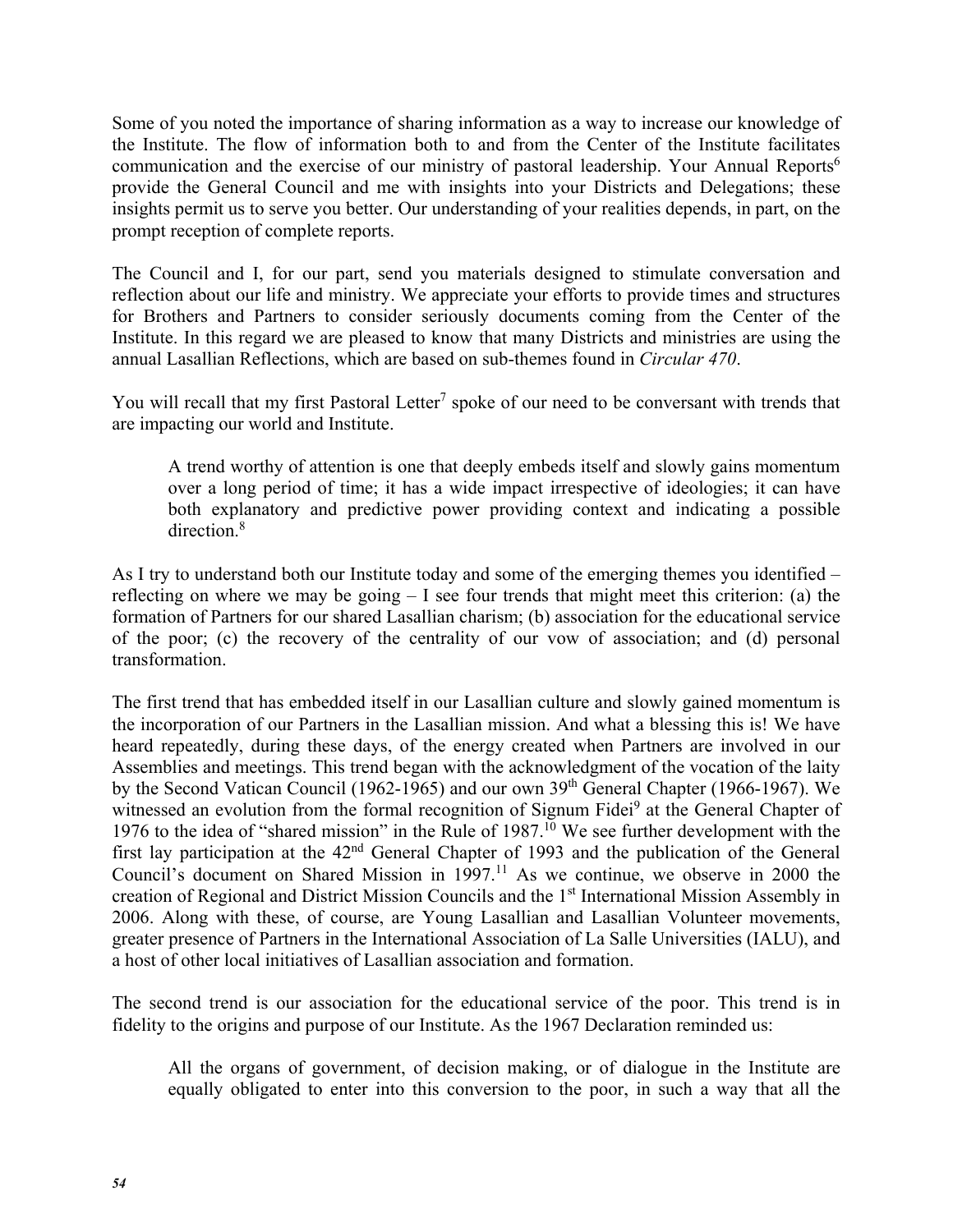decisions taken and the structures put in place will reflect in fact the truth of our return to the poor. $^{12}$ 

Twenty years later, in their 1986 message to the Brothers, the delegates of the 41<sup>st</sup> General Chapter said:

Our conversion will not be true if we do not commit ourselves more to the poor. In this realm, it will not suffice for us to encourage works, which welcome all types of marginalized and delinquent populations. In addition to the imperative need to expand this kind of work to the limit of our possibilities, the Institute's first obligation continues to be to invent a new type of school for the growing number of abandoned young people.13

Brothers, let us redouble our energy and creativity to this founding purpose of the Institute.

The third trend developing over the past half century is the recovery of our vow of association for the educational service of the poor. In his CIL presentations, $14$  former General Councilor Brother Patrice Marey,  $FSC<sub>15</sub>$  recalled that a general opinion among the delegates to the 1966-1967 General Chapter of renewal was that our two specific vows lacked meaning and should be done away with! However, some of the delegates disagreed and wanted to emphasize the vow of association. Ultimately, it was judged premature to do so at the time; rather, it was considered "better to wait for the Institute as a whole to show a certain amount of support for the idea" of restoring our vow of association. That time finally arrived during the last two General Chapters.

We must be very conscious of the integral link of our consecration to our life in community and our life of prayer. Article #12 in the *Rule* is fundamental. Each Brother has the personal responsibility to integrate in his person, his consecration, his mission, and his life in community.16 This issue of integration was also highlighted this week. Although we all have the task of accompanying one another in this regard, this especially involves our formators and you and me as leaders.

The fourth trend is our own transformation or going beyond our personal borders to places that challenge our comfort zone. As leaders, we should frequently ask ourselves if our vocation and our formation programs are leading us to Jesus and a decision in favor of him and his Reign. Are our formation programs forming young men in their fundamental relationships with God, with others, and with themselves? Do we facilitate an encounter between the young men and the poor – their true guides to Jesus and his Reign?

What I shared last year in my Pastoral Letter<sup>17</sup> about transformation applies to our formation programs as well.

To be transformed, first we must meet people who are different, not our family, friends, and neighbors who are like us.<sup>18</sup>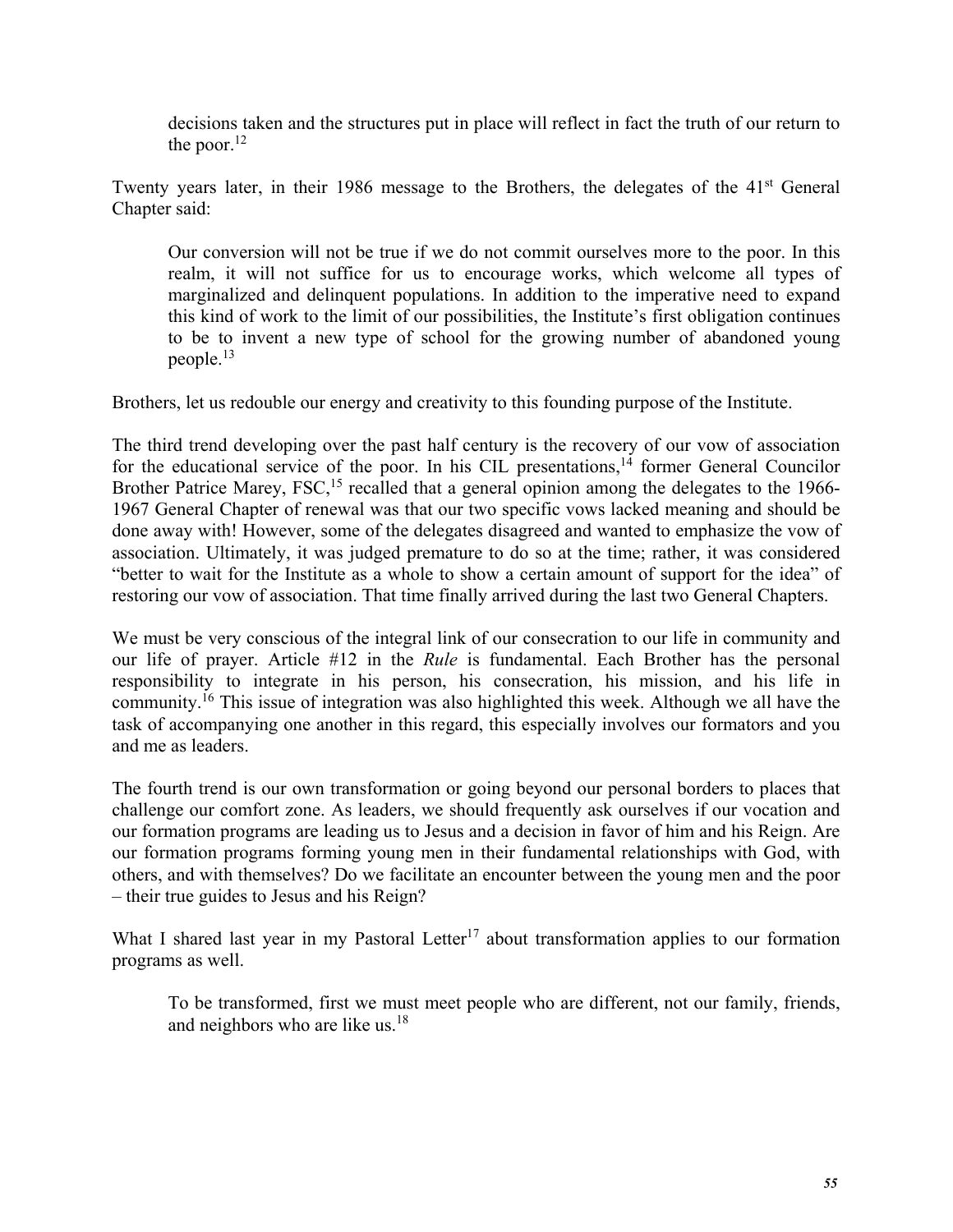This involves crossing borders and experiencing life on the peripheries. Moving to new environments, whether within our own Districts or beyond, may provide the impulse for the more fundamental transformation that Saint John Baptist de La Salle urged:

The change that must be wrought in our case is an internal one. We must be completely transformed by the light and fullness of grace, and by the possession of God's Holy Spirit. $19$ 

When we speak of structures and re-structuring, the issue is not only about geography and institutions, but it is also about the "re-structuring" of human beings. One Brother suggested to me that one of our duties as pastoral leaders is to encourage the re-structuring of hearts.

I think the recognition of the vocation of the laity and their formation in the Lasallian charism, our recovery of the vow of association as central to our identity, and the renewed commitment of the educational service with the poor are all linked to our own transformation and are pointing us to a revitalized future, a future that is still to be revealed and that will more than likely be different from the present.

I am not a prophet, and I do not know what the future holds. However, as I contemplate the signs of our times and look back to the origins of our Institute, I see that the Founder is still inviting us to a new way of being Church. An historian of French church and society in the sixteenth and seventeenth centuries has said:

De La Salle's creation was more radical than anything we have seen so far, since he refused to allow any of its members to be a priest. Its members would remain lay Brothers, despite the fact that they would renew the vows of religion every three years and would observe a strict rule and community life. What lay behind this reworking of existing models was determination to educate young boys from poor social groups . . ., insisting on using French as the language of instruction in subjects chosen essential for their practical value to their pupils. Such a dramatic departure from the educational practices of the earlier Orders and Congregations evidently calls for an equally startling break with some of their key features.<sup>20</sup>

## **Conclusion**

Brothers, since the renewal General Chapter of 1966-1967, we have journeyed through two generations of change and commitment. Concerned about our survival and even more about the continuation of the mission, we steadfastly and consistently maintain a sense of purpose: our Lasallian association for mission. This sense of purpose inspires us to remain a vital force in our world and church. This sense of purpose still inspires young men to consider our way of life. They – like us in our youth – want to be part of something greater than themselves. May we encourage one another, our Brothers, and our Partners to make the gift of our vocation an exciting and rewarding option for young men.

Brothers, how often others see us more clearly than we see ourselves. In responding to the Second Vatican Council's call for religious Congregations to return to their original inspiration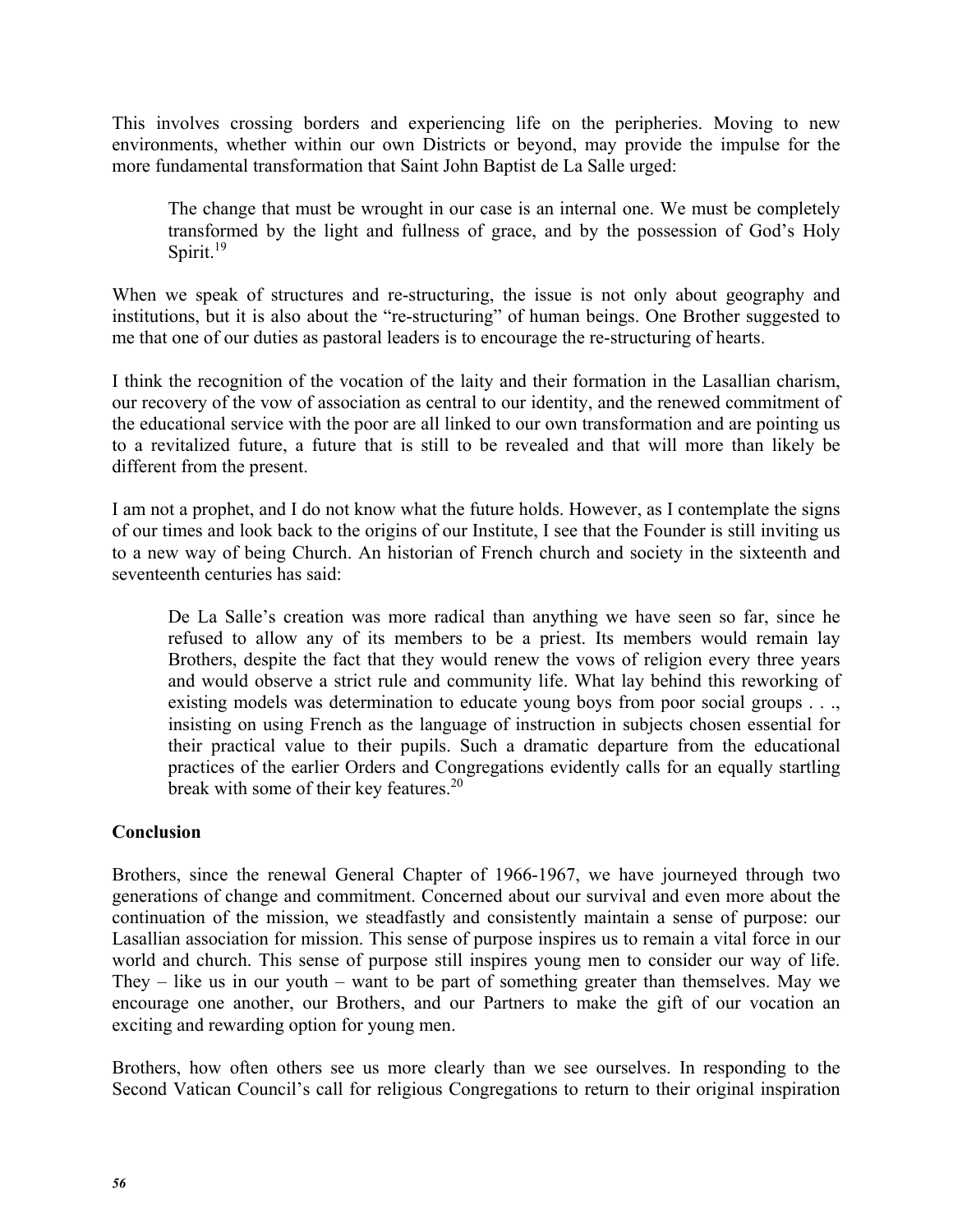and sources, a Jesuit priest in a keynote address earlier this year to a national Congress of Lasallian educators observed:

My own sense is that the entire Lasallian Family has done a remarkable job in the past four decades. The return to the original impulses of your founding revived a concern for the education of the economically marginalized, as well as new concerns for the poor in the Southern Hemisphere . . . .

Arguably the most impressive of the many ways in which the Lasallian Community took stock of itself and "adapted to the times" . . . was the expansion of precisely who was included in the Community itself. The proportion of Brothers involved in running the Lasallian schools dramatically shifted, with a much higher percentage of lay colleagues in the classroom and administration.<sup>21</sup>

He concluded his remarks with these words:

My best advice is that the Lasallian Community emulates the leadership of its Founder. The Lasallian Community is primed to take a leading role in that prophetic return [to its sources]. Why? Because you are a tradition built on a non-hierarchical understanding of church witness.<sup>22</sup>

Brothers, the vision we have for our Institute still has its time. It is pressing on to fulfillment and will not disappoint. It may be delayed, but it will surely come. It will not be late.<sup>23</sup> As men of hope and prayer, let us play our part in realizing the vision.

Thank you.

## **Endnotes**

1. These remarks were delivered on 8 June 2016 as the closing address at a meeting of Brothers Visitor / Provincial, which was held at the FSC Casa Generalizia in Rome, Italy.

2. Brother Robert Schieler, FSC, was elected Superior General of the Brothers of the Christian Schools at the 45<sup>th</sup> General Chapter in 2014. He earned a doctorate in educational administration at the University of Pennsylvania.

3. "Rule of 1718" in *Rule and Foundational Documents* by John Baptist de La Salle (Landover, MD: Lasallian Publications, 2002), chapter 16, article 1 (page 68).

4. The Intercapitular Meeting of March 2018 is a regularly scheduled gathering of all of the Brothers Visitor / Provincial from around the world at the mid-point between two General Chapters (in this case, the  $45<sup>th</sup>$  General Chapter of 2014 and the  $46<sup>th</sup>$  General Chapter of 2021).

5. *Circular 470: Toward the Year 2021, Living Our Joyful Mission* (Rome, 2015).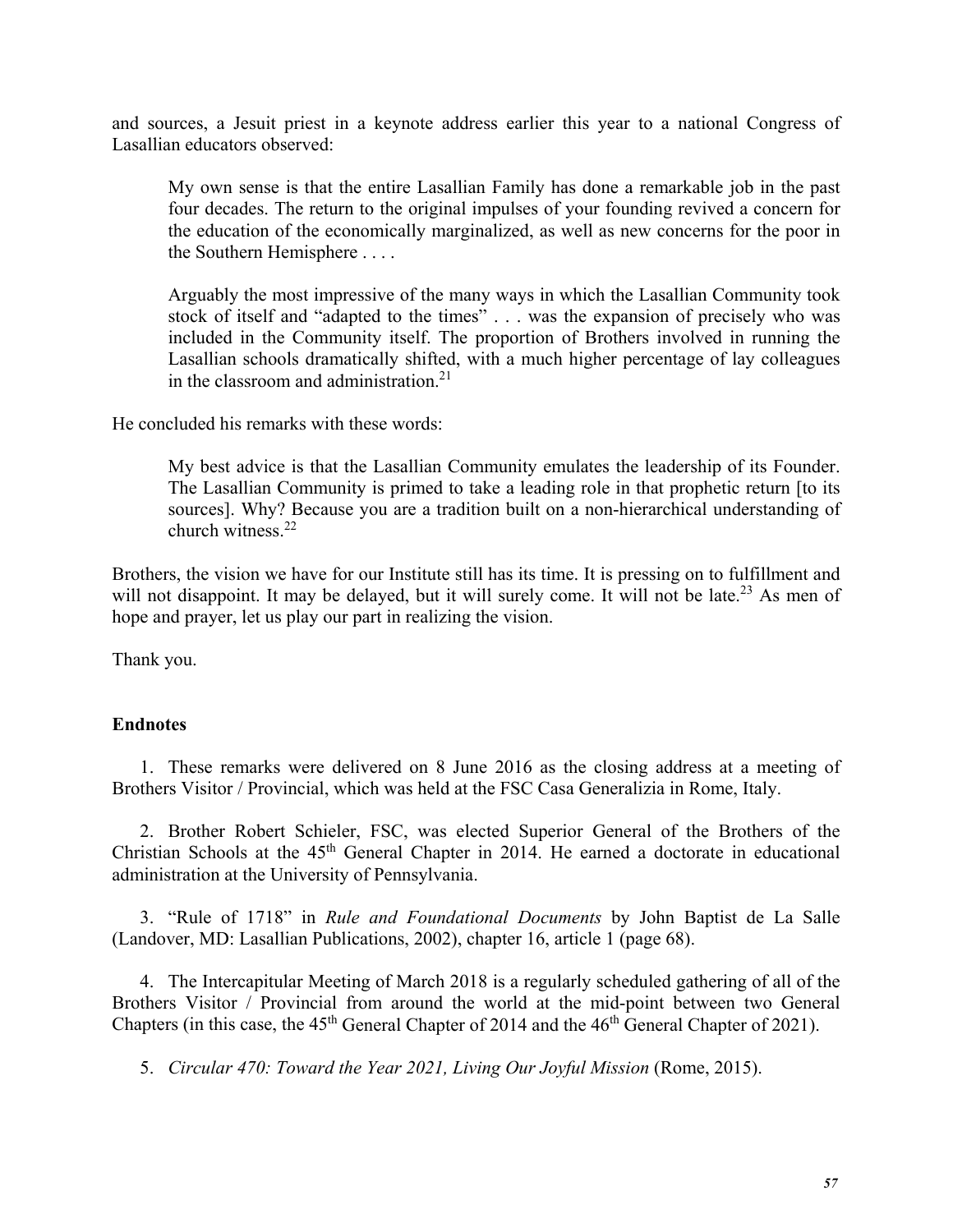6. The Brothers Visitor / Provincial are required to send a written Annual Report about their Districts / Provinces at the end of each calendar year to Brother Superior and General Council in Rome.

7. Brother Robert Schieler, FSC, Pastoral Letter: The Vision Still Has Its Time . . . . (Rome, 2014), pages 15-16.

8. John L. Allen, Jr., *The Future Church: How Ten Trends Are Revolutionizing the Catholic Church* (New York: Doubleday, 2009), 9.3.

9. The *Signum Fidei Fraternity* is part of the Lasallian Family; and its members, who are adult lay Lasallians, are associated in small communities that associated with a Lasallian District / Province.

10. "A Shared Mission" is the heading found between articles #16 and #17 in *The Rule of the Brothers of the Christian Schools* (Rome, 1987).

11. *The Lasallian Mission of Human & Christian Education: A Shared Mission* (Rome, 1997).

12. *The Brother of the Christian Schools in the World Today: A Declaration* (Rome, 1967), #34.4.

13. *Circular 422: Documents of the 41st General Chapter* (Rome, 1986).

14. Centro Internazionale Lasalliano (FSC Casa Generalizia in Rome, Italy).

15. Brother Patrice Marey, FSC, (1933-1992) was an Assistant Superior General (1966- 1976) and a General Councilor (1976-1986) of the Institute of the Brothers of the Christian Schools. To learn something of his life, consult *Circular 434: Decease of Brother Patrice Maurice Marey* (Rome, 1992).

16. Cf. *The Rule of the Brothers of the Christian Schools* (Rome, 2015), article #12

17. Brother Robert Schieler, FSC, *Pastoral Letter: A Gospel Adventure, Outside the Camp* (Rome, 2015), pages 28-31.

18. Jean Vanier, "In the Heart of the Poor" in *L'Osservatore Romano*, #22 (29 May 2015), page 13.

19. Meditation #152.2 in *Meditations by John Baptist de La Salle* (Landover, MD: Lasallian Publications, 1994).

20. Joseph Bergen, *Church, Society and Religious Change in France: 1580-1730* (New Haven: Yale University Press, 2009), page 118.